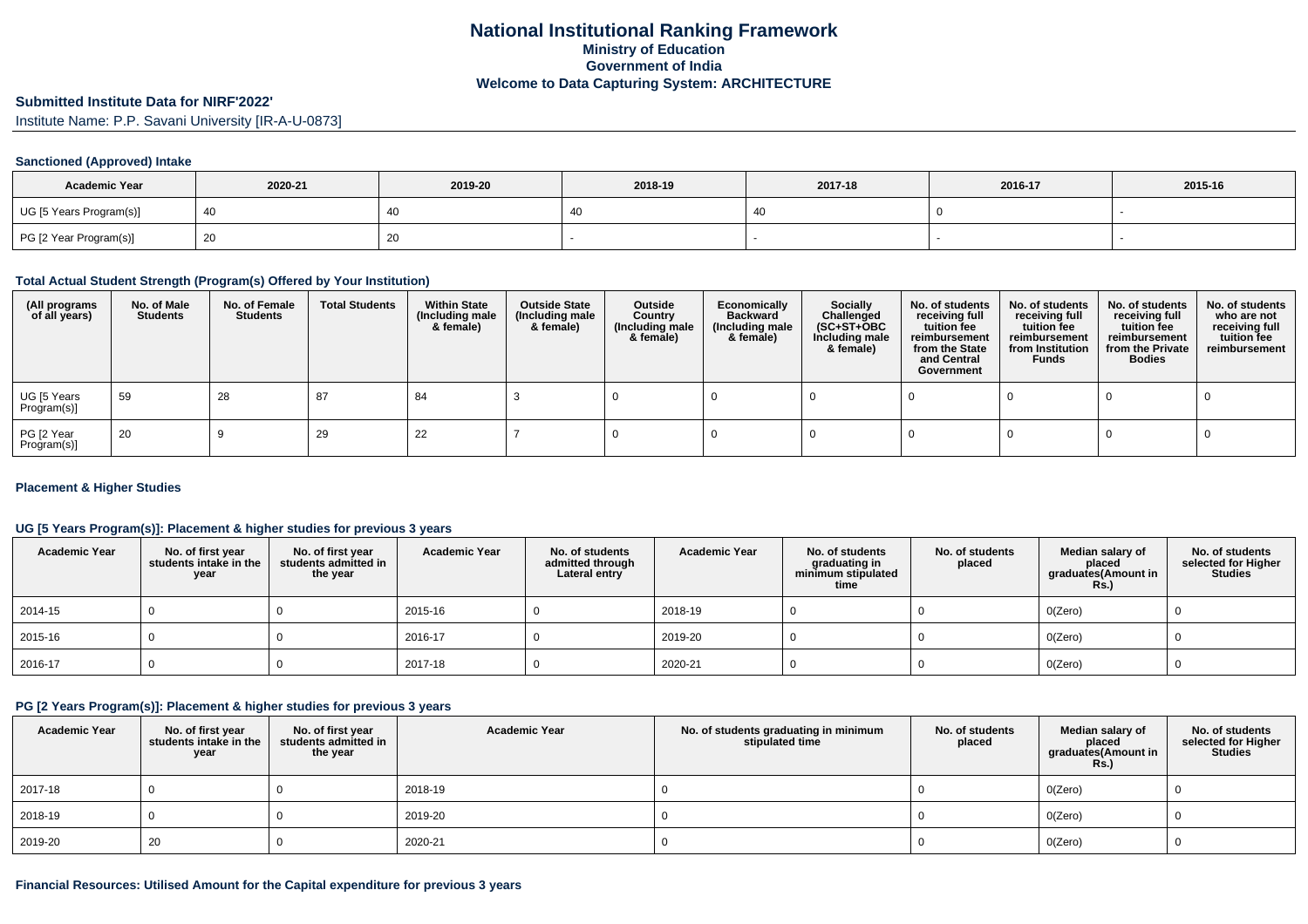| <b>Academic Year</b>                                                                                 | 2020-21                                 | 2019-20                                    | 2018-19                                     |  |  |  |  |  |  |
|------------------------------------------------------------------------------------------------------|-----------------------------------------|--------------------------------------------|---------------------------------------------|--|--|--|--|--|--|
|                                                                                                      | <b>Utilised Amount</b>                  | <b>Utilised Amount</b>                     | <b>Utilised Amount</b>                      |  |  |  |  |  |  |
| Annual Capital Expenditure on Academic Activities and Resources (excluding expenditure on buildings) |                                         |                                            |                                             |  |  |  |  |  |  |
| Library                                                                                              | 200435 (two zero zero four three five)  | 687383 (six eight seven three eight three) | 447672 (four four seven six seven two)      |  |  |  |  |  |  |
| New Equipment for Laboratories                                                                       | 258936 (two five eight nine three six)  | 1425421 (one four two five four two one)   | 1491030 (one four nine one zero three zero) |  |  |  |  |  |  |
| Studios                                                                                              | 10000 (one zero zero zero zero)         | 43342 (four three three four two)          | 20000 (two zero zero zero zero)             |  |  |  |  |  |  |
| Other expenditure on creation of Capital Assets (excluding<br>expenditure on Land and Building)      | 779925 (seven seven nine nine two five) | 688095 (six eight eight zero nine five)    | 39622 (three nine six two two)              |  |  |  |  |  |  |

# **Financial Resources: Utilised Amount for the Operational expenditure for previous 3 years**

| <b>Academic Year</b>                                                                                                                                                                           | 2020-21                                          |                                            | 2018-19                                     |  |  |  |  |  |
|------------------------------------------------------------------------------------------------------------------------------------------------------------------------------------------------|--------------------------------------------------|--------------------------------------------|---------------------------------------------|--|--|--|--|--|
|                                                                                                                                                                                                | <b>Utilised Amount</b>                           |                                            | <b>Utilised Amount</b>                      |  |  |  |  |  |
| <b>Annual Operational Expenditure</b>                                                                                                                                                          |                                                  |                                            |                                             |  |  |  |  |  |
| Salaries (Teaching and Non Teaching staff)                                                                                                                                                     | 8288734 (eight two eight eight seven three four) | 8156600 (eight one five six six zero zero) | 7090664 (seven zero nine zero six six four) |  |  |  |  |  |
| Maintenance of Academic Infrastructure or consumables and<br>other running expenditures(excluding maintenance of hostels<br>and allied services, rent of the building, depreciation cost, etc) | 244896 (two four four eight nine six)            | 245527 (two four five five two seven)      | 187848 (one eight seven eight four eight)   |  |  |  |  |  |
| Seminars/Conferences/Workshops                                                                                                                                                                 | 316427 (three one six four two seven)            | 532480 (five three two four eight zero)    | 652159 (six five two one five nine)         |  |  |  |  |  |

## **Sponsored Research Details**

| <b>Financial Year</b>                    | 2020-21 | 2019-20 | 2018-19 |
|------------------------------------------|---------|---------|---------|
| Total no. of Sponsored Projects          |         |         |         |
| Total no. of Funding Agencies            |         |         |         |
| Total Amount Received (Amount in Rupees) |         |         |         |
| Amount Received in Words                 | Zero    | Zero    | Zero    |

# **Consultancy Project Details**

| <b>Financial Year</b>                    | 2020-21 | 2019-20 | 2018-19 |  |
|------------------------------------------|---------|---------|---------|--|
| Total no. of Consultancy Projects        |         |         |         |  |
| Total no. of Client Organizations        |         |         |         |  |
| Total Amount Received (Amount in Rupees) |         |         |         |  |
| Amount Received in Words                 | Zero    | Zero    | Zero    |  |

### **PCS Facilities: Facilities of physically challenged students**

| 1. Do your institution buildings have Lifts/Ramps?                                                                                                         | Yes, more than 80% of the buildings |
|------------------------------------------------------------------------------------------------------------------------------------------------------------|-------------------------------------|
| 2. Do your institution have provision for walking aids, including wheelchairs and transportation from one building to another for<br>handicapped students? | Yes                                 |
| 3. Do your institution buildings have specially designed toilets for handicapped students?                                                                 | Yes, more than 80% of the buildings |